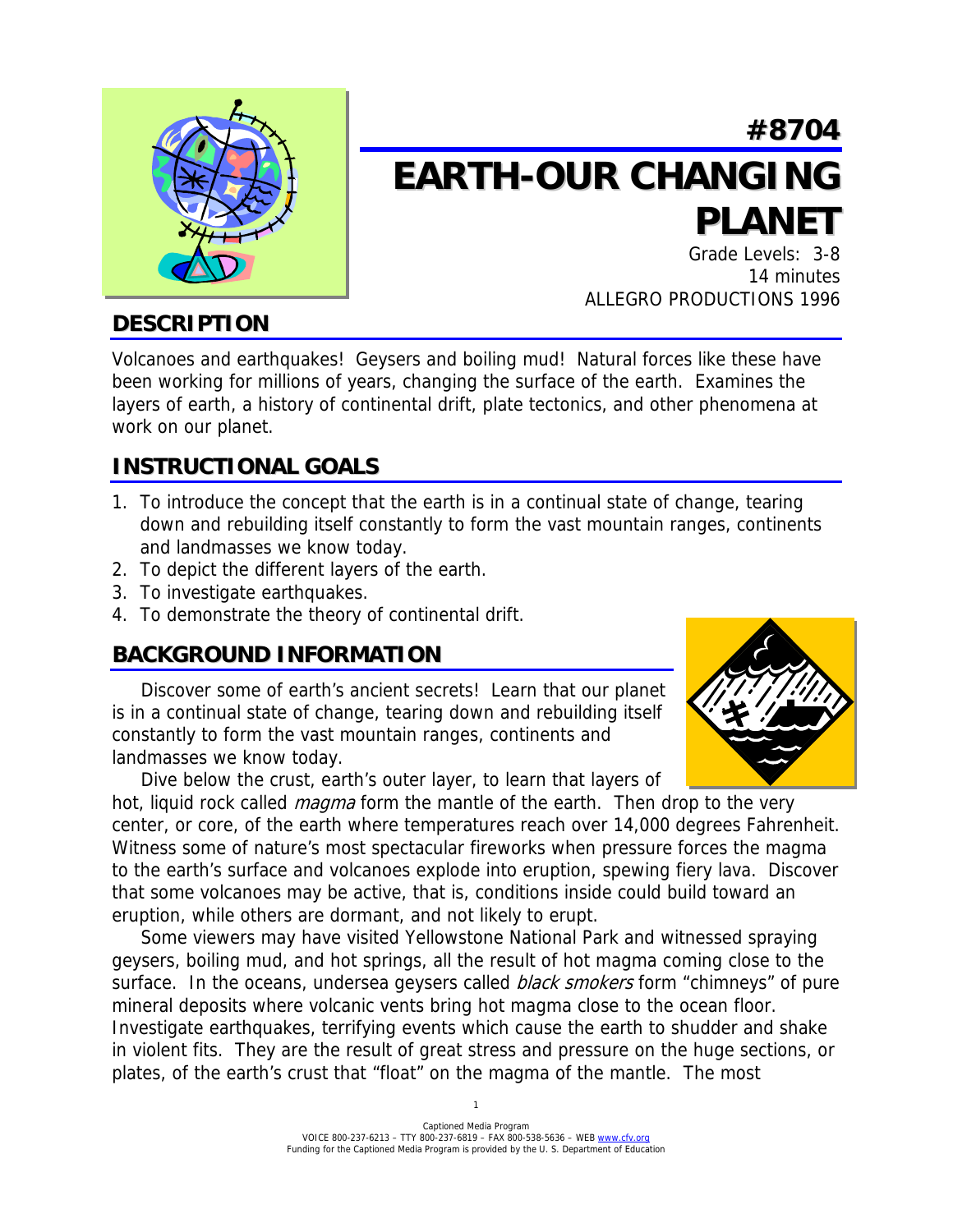vulnerable spots for earthquakes are along faults, fractures, or cracks in the earth's crust where the plates meet.

 See how, according to the theory of continental drift, today's large landmasses, or continents, were once combined in one enormous landmass, or supercontinent. Also peek 50 million years into the future to see how continental drift may progress. While seething magma can sometimes make dramatic changes overnight, drifting plates carrying landmasses can take millions of years to reshape the landscape. Fast or slow, however, these intense natural forces are at work every moment, every day, shaping our planet.

## **VOCABULARY**

- 1. active volcano 1. The set of the set of the set of the set of the set of the set of the set of the set of the set of the set of the set of the set of the set of the set of the set of the set of the set of the set of the
- 2. black smoker and the state of the 10. geyser
- 3. continental drift 11. lava
- 4. continents 12. magma
- 5. core and 13. mantle
- 6. crust 14. plates
- 7. dormant volcanoes 15. volcano
- 8. earthquake

# **AFTER SHOWING**

#### **Discussion Items and Questions**

- 1. Why do volcanoes erupt?
- 2. How do volcanoes create new land in the sea?
- 3. How were today's continents able to drift away from the supercontinent 300 million years ago?
- 4. Why do earthquakes occur?
- 5. What are some of the signs that tell us that Yellowstone Park is still geologically active?
- 6. If students have experienced an earthquake, ask them to describe their experiences. If you live in an area which has earthquakes, discuss what to do when they occur.
- 7. Is your area geologically active? Have students report on local earthquakes or volcanic eruptions. If your region is inactive, talk about the natural forces that may have shaped it.
- 8. How do scientists monitor areas prone to earthquakes and volcanic eruptions? How do volcanologists study volcanoes?
- 9. Explain the real meaning of values on the Richter scale. Discuss how a simple seismograph can be made.